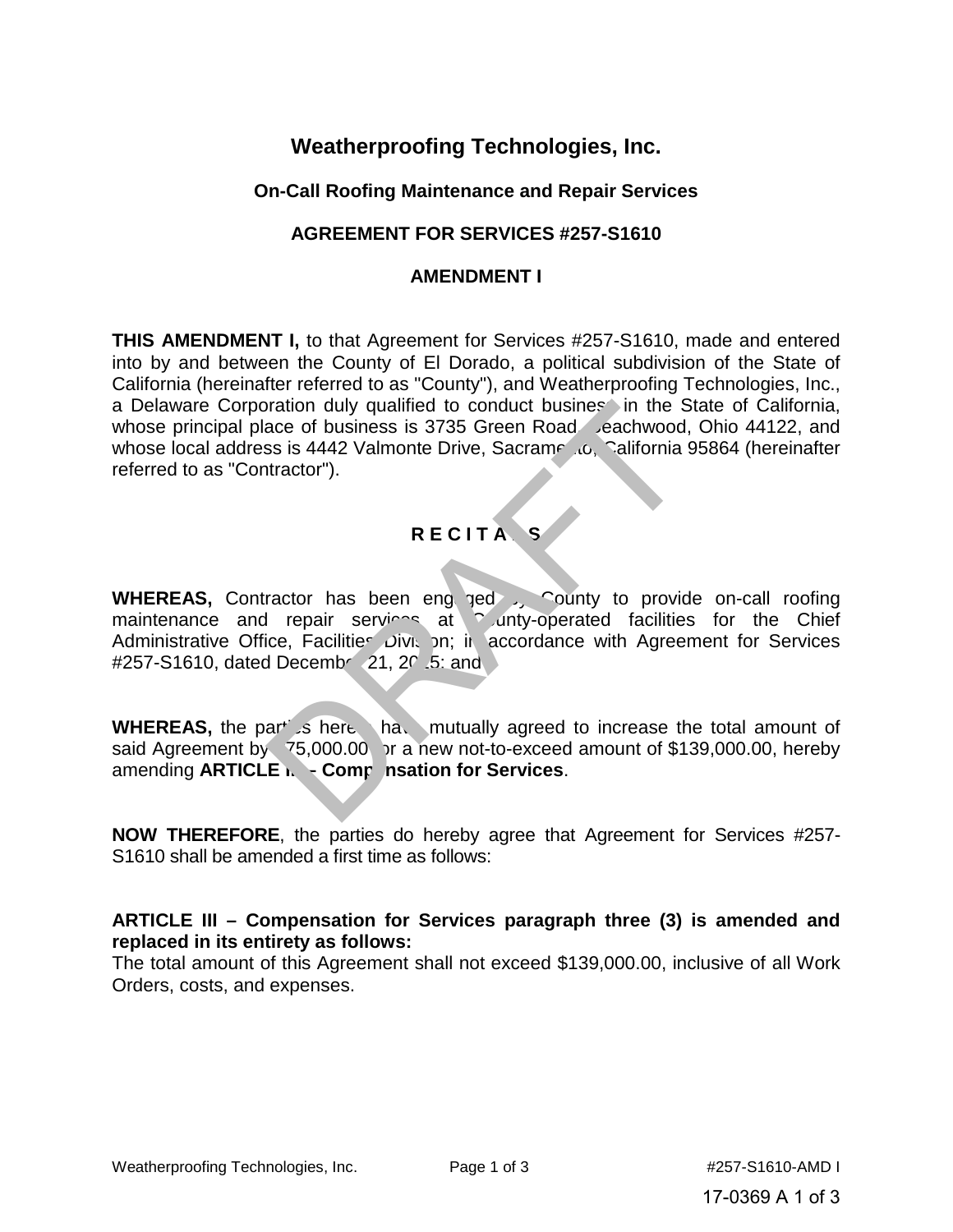Except as herein amended, all other parts and sections of that Agreement #257-S1610 shall remain unchanged and in full force and effect.

### **Contract Administrator Concurrence:**

| By:                                                                  | Dated:                                               |  |  |
|----------------------------------------------------------------------|------------------------------------------------------|--|--|
|                                                                      | <b>Russell Fackrell</b><br><b>Facilities Manager</b> |  |  |
|                                                                      | <b>Chief Administrative Office</b>                   |  |  |
| <b>Requesting Department Head Concurrence:</b>                       |                                                      |  |  |
| By:                                                                  | Dated:<br>Don Ashton, MPA                            |  |  |
|                                                                      | <b>Chief Administrative Officer</b>                  |  |  |
| $\ensuremath{\mathnormal{/\!/}}$                                     |                                                      |  |  |
| $\ensuremath{\mathnormal{/\!/}}$                                     |                                                      |  |  |
| $\ensuremath{\mathnormal{/\!/}}$                                     |                                                      |  |  |
| $\ensuremath{\mathnormal{/\!/}}$<br>$\ensuremath{\mathnormal{/\!/}}$ |                                                      |  |  |
| $\ensuremath{\mathnormal{/\!/}}$                                     |                                                      |  |  |
| $\ensuremath{\mathnormal{/\!/}}$                                     |                                                      |  |  |
| $\ensuremath{\mathnormal{/\!/}}$                                     |                                                      |  |  |
| $\ensuremath{\mathnormal{/\!/}}$                                     |                                                      |  |  |
| $\ensuremath{\mathnormal{/\!/}}$                                     |                                                      |  |  |
| $\ensuremath{\mathnormal{/\!/}}$<br>$\ensuremath{\mathnormal{/\!/}}$ |                                                      |  |  |
|                                                                      |                                                      |  |  |